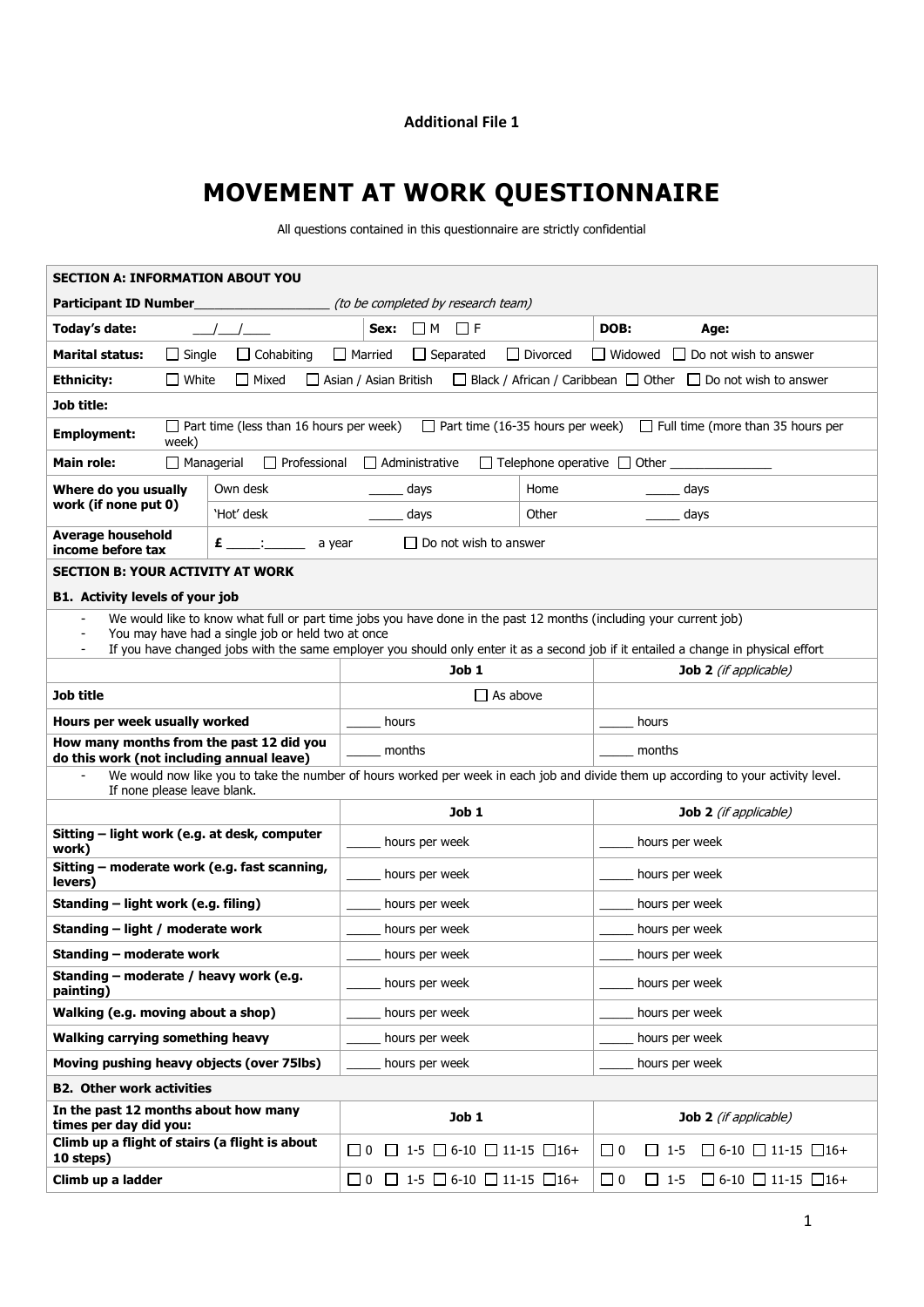| Kneel for more than an hour (e.g. if filing)                                                                        |                                                                                                               | $\Box$ 0 $\Box$ 1-5 $\Box$ 6-10 $\Box$ 11-15 $\Box$ 16+                                        |                                                                 | $\Box$ 0<br>$\Box$ 6-10 $\Box$ 11-15 $\Box$ 16+<br>$\Box$ 1-5              |                                                                                                   |                      |                   |  |  |
|---------------------------------------------------------------------------------------------------------------------|---------------------------------------------------------------------------------------------------------------|------------------------------------------------------------------------------------------------|-----------------------------------------------------------------|----------------------------------------------------------------------------|---------------------------------------------------------------------------------------------------|----------------------|-------------------|--|--|
| Squat for more than an hour (e.g. if lifting)                                                                       | $\Box$ 0 $\Box$ 1-5 $\Box$ 6-10 $\Box$ 11-15 $\Box$ 16+                                                       |                                                                                                | $\Box$ 0<br>$\Box$ 6-10 $\Box$ 11-15 $\Box$ 16+<br>$\Box$ 1-5   |                                                                            |                                                                                                   |                      |                   |  |  |
| Get up from kneeling or squatting more than<br>30 times                                                             | $\Box$ 0 $\Box$ 1-5 $\Box$ 6-10 $\Box$ 11-15 $\Box$ 16+                                                       |                                                                                                | $\Box$ 0<br>$\Box$ 1-5 $\Box$ 6-10 $\Box$ 11-15 $\Box$ 16+      |                                                                            |                                                                                                   |                      |                   |  |  |
| <b>B3. Travel to and from work</b>                                                                                  |                                                                                                               |                                                                                                |                                                                 |                                                                            |                                                                                                   |                      |                   |  |  |
| How many miles was / is it from home to work?                                                                       | miles                                                                                                         |                                                                                                | miles                                                           |                                                                            |                                                                                                   |                      |                   |  |  |
| How many times a week did / do you travel to<br>work?                                                               |                                                                                                               | times per week                                                                                 |                                                                 | times per week                                                             |                                                                                                   |                      |                   |  |  |
| Did / do you travel to work by car/ motorbike/<br>van? (Please choose only one option)                              |                                                                                                               | $\Box$ Always $\Box$ Usually $\Box$ Occasionally<br>$\Box$ Never or rarely                     |                                                                 | $\Box$ Always $\Box$ Usually $\Box$ Occasionally<br>$\Box$ Never or rarely |                                                                                                   |                      |                   |  |  |
| Did / do you travel to work by work or public<br>transport? (Please choose only one option)                         |                                                                                                               | □ Always □ Usually □ Occasionally<br>$\Box$ Never or rarely                                    |                                                                 | $\Box$ Always $\Box$ Usually $\Box$ Occasionally<br>$\Box$ Never or rarely |                                                                                                   |                      |                   |  |  |
| Did / do you travel to work by <b>bicycle</b> ? (Please<br>choose only one option)                                  |                                                                                                               | $\Box$ Always $\Box$ Usually $\Box$ Occasionally<br>$\Box$ Never or rarely                     |                                                                 | $\Box$ Always $\Box$ Usually $\Box$ Occasionally<br>$\Box$ Never or rarely |                                                                                                   |                      |                   |  |  |
| Did / do you travel to work by walking? (Please<br>choose only one option)                                          |                                                                                                               | $\Box$ Always $\Box$ Usually $\Box$ Occasionally<br>Never or rarely                            |                                                                 | $\Box$ Always $\Box$ Usually $\Box$ Occasionally<br>$\Box$ Never or rarely |                                                                                                   |                      |                   |  |  |
| <b>B4. Your work layout</b>                                                                                         |                                                                                                               |                                                                                                |                                                                 |                                                                            |                                                                                                   |                      |                   |  |  |
| The following questions refer only to destinations within the building you were in when you were given this survey. |                                                                                                               |                                                                                                |                                                                 |                                                                            |                                                                                                   |                      |                   |  |  |
| <b>Most often used:</b>                                                                                             | How many floors do you travel<br>to reach this destination?<br>(Choose one option for the most                | Do you usually<br>take the stairs or<br>lift / escalator?<br>(if on your floor<br>leave blank) | About how many times<br>a day do you visit this<br>destination? | that apply)                                                                | Which of these do<br>you visit on the<br>same trip before<br>vou return to<br>your desk (tick all |                      |                   |  |  |
|                                                                                                                     |                                                                                                               |                                                                                                |                                                                 |                                                                            | <b>Trip</b><br>1                                                                                  | Trip<br>$\mathbf{2}$ | <b>Trip</b><br>З. |  |  |
| Food access points (e.g. work<br>kitchen)                                                                           | $\Box$ It's on my floor<br>$\Box$ I travel ________ floors<br>We don't have one<br>$\Box$ I don't know        | $\Box$ I have to leave the building                                                            | □ Stairs<br>$\Box$ Lift / escalator                             | times a day<br>$\Box$ N/A                                                  |                                                                                                   |                      |                   |  |  |
| Coffee/tea/water points                                                                                             | $\Box$ It's on my floor<br>$\Box$ I travel ________ floors<br>$\Box$ I don't know                             | We don't have one<br>$\Box$ I have to leave the building                                       | $\Box$ Stairs<br>Lift / escalator                               | times a day<br>$\Box$ N/A                                                  |                                                                                                   |                      |                   |  |  |
| <b>Staff room</b>                                                                                                   | $\Box$ It's on my floor<br>We don't have one<br>$\Box$ I don't know                                           | I travel floors<br>$\Box$ I have to leave the building                                         | <b>Stairs</b><br>Lift / escalator                               | times a day<br>$\Box$ N/A                                                  |                                                                                                   |                      |                   |  |  |
| The restroom / WC                                                                                                   | $\Box$ It's on my floor<br>$\Box$ I travel _______ floors<br>$\Box$ We don't have one<br>$\Box$ I don't know  | $\Box$ I have to leave the building                                                            | $\Box$ Stairs<br>$\Box$ Lift / escalator                        | times a day<br>$\Box$ N/A                                                  |                                                                                                   |                      |                   |  |  |
| Photocopier                                                                                                         | $\Box$ It's on my floor<br>$\Box$ I travel ________ floors<br>$\Box$ We don't have one<br>$\Box$ I don't know | $\Box$ I have to leave the building                                                            | $\Box$ Stairs<br>$\Box$ Lift / escalator                        | times a day<br>$\Box$ N/A                                                  |                                                                                                   |                      |                   |  |  |
| <b>Printer</b>                                                                                                      | $\Box$ It's on my floor<br>$\Box$ I travel _______ floors<br>$\Box$ We don't have one<br>$\prod$ I don't know | $\Box$ I have to leave the building                                                            | $\Box$ Stairs<br>$\Box$ Lift / escalator                        | times a day<br>$\Box$ N/A                                                  |                                                                                                   |                      |                   |  |  |
| <b>Scanner</b>                                                                                                      | $\Box$ It's on my floor<br>$\Box$ I travel _______ floors<br>$\Box$ We don't have one<br>□ I don't know       | $\Box$ I have to leave the building                                                            | $\Box$ Stairs<br>Lift / escalator                               | times a day<br>$\Box$ N/A                                                  |                                                                                                   |                      |                   |  |  |
| <b>Space for additional comments:</b>                                                                               |                                                                                                               |                                                                                                |                                                                 |                                                                            |                                                                                                   |                      |                   |  |  |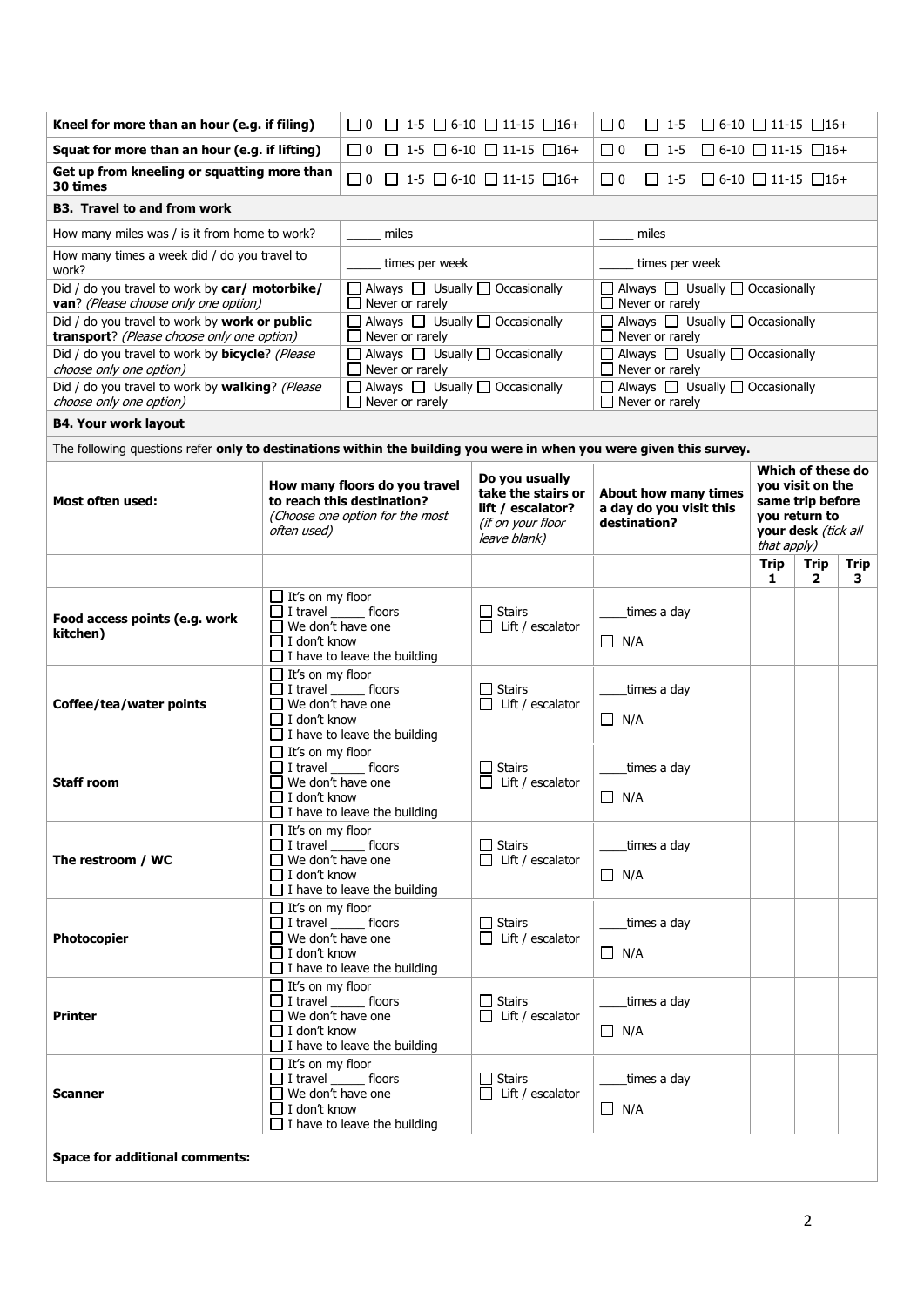|                                | How many floors do you travel<br>to reach this destination?<br>(Choose one option for the most<br>often used)                                        | Do you usually<br>take the stairs or<br>lift / escalator?<br>(if on your floor<br>leave blank) | About how many times<br>a day do you visit this<br>destination? | <b>Trip</b><br>$\mathbf{1}$ | Trip<br>$\overline{2}$ | Trip<br>3 |
|--------------------------------|------------------------------------------------------------------------------------------------------------------------------------------------------|------------------------------------------------------------------------------------------------|-----------------------------------------------------------------|-----------------------------|------------------------|-----------|
| <b>Quiet room</b>              | $\Box$ It's on my floor<br>$\Box$ I travel ________ floors<br>$\Box$ We don't have one<br>$\Box$ I don't know<br>$\Box$ I have to leave the building | $\Box$ Stairs<br>$\Box$ Lift / escalator                                                       | times a day<br>$\Box$ N/A                                       |                             |                        |           |
| <b>Meeting rooms</b>           | $\Box$ It's on my floor<br>$\Box$ I travel ________ floors<br>$\Box$ We don't have one<br>$\Box$ I don't know<br>$\Box$ I have to leave the building | $\Box$ Stairs<br>$\Box$ Lift / escalator                                                       | _times a day<br>$\Box$ N/A                                      |                             |                        |           |
| To see my boss / line manager  | $\Box$ It's on my floor<br>$\Box$ I travel floors<br>$\Box$ We don't have one<br>$\Box$ I don't know<br>$\Box$ I have to leave the building          | $\Box$ Stairs<br>$\Box$ Lift / escalator                                                       | times a day<br>$\Box$ N/A                                       |                             |                        |           |
| Other members of my team       | $\Box$ It's on my floor<br>$\Box$ I travel floors<br>$\Box$ We don't have one<br>$\Box$ I don't know<br>$\Box$ I have to leave the building          | $\Box$ Stairs<br>$\Box$ Lift / escalator                                                       | _times a day<br>$\Box$ N/A                                      |                             |                        |           |
| Other people I meet most often | $\Box$ It's on my floor<br>$\Box$ I travel floors<br>$\Box$ We don't have one<br>$\Box$ I don't know<br>$\Box$ I have to leave the building          | $\Box$ Stairs<br>$\Box$ Lift / escalator                                                       | times a day<br>$\Box$ N/A                                       |                             |                        |           |
| Entrance / exit                | $\Box$ It's on my floor<br>$\Box$ I travel floors<br>$\Box$ We don't have one<br>$\Box$ I don't know<br>$\Box$ I have to leave the building          | $\Box$ Stairs<br>$\Box$ Lift / escalator                                                       | times a day<br>$\Box$ N/A                                       |                             |                        |           |

## **B5. Your movement during refreshment breaks**

| These questions refer to yesterday (if yesterday was not a working day then your last working day) |                                                                                                                                                                                                                                                                 |  |  |  |  |  |  |
|----------------------------------------------------------------------------------------------------|-----------------------------------------------------------------------------------------------------------------------------------------------------------------------------------------------------------------------------------------------------------------|--|--|--|--|--|--|
| Where did you take your smoking break?                                                             | $\Box$ I don't smoke $\Box$ Immediately outside the building $\Box$ Beyond the building premises                                                                                                                                                                |  |  |  |  |  |  |
| Where did you obtain your morning<br>refreshment?                                                  | $\Box$ I didn't have one<br>$\Box$ I brought in food / drink<br>$\Box$ A coffee/tea point / staff room on my floor<br>$\Box$ A coffee/tea point / staff room on another floor<br>$\Box$ Immediately outside the building<br>$\Box$ Beyond the building premises |  |  |  |  |  |  |
| Where did you consume your morning<br>refreshment? (If you didn't have one<br>leave blank)         | $\Box$ At my desk<br>$\Box$ A coffee / tea point / staff room on my floor<br>$\Box$ A coffee/tea point / staff room on another floor<br>$\Box$ Immediately outside the building<br>$\Box$ Beyond the building premises                                          |  |  |  |  |  |  |
| Where did you obtain your lunch?                                                                   | $\Box$ I didn't have one<br>$\Box$ I brought in food / drink<br>$\Box$ A coffee/tea point / staff room on my floor<br>$\Box$ A coffee/tea point / staff room on another floor<br>$\Box$ Immediately outside the building<br>$\Box$ Beyond the building premises |  |  |  |  |  |  |
| Where did you consume your lunch? (If<br>you didn't have one leave blank)                          | $\Box$ At my desk<br>$\Box$ A coffee / tea point / staff room on my floor<br>$\Box$ A coffee/tea point / staff room on another floor<br>$\Box$ Immediately outside the building<br>$\Box$ Beyond the building premises                                          |  |  |  |  |  |  |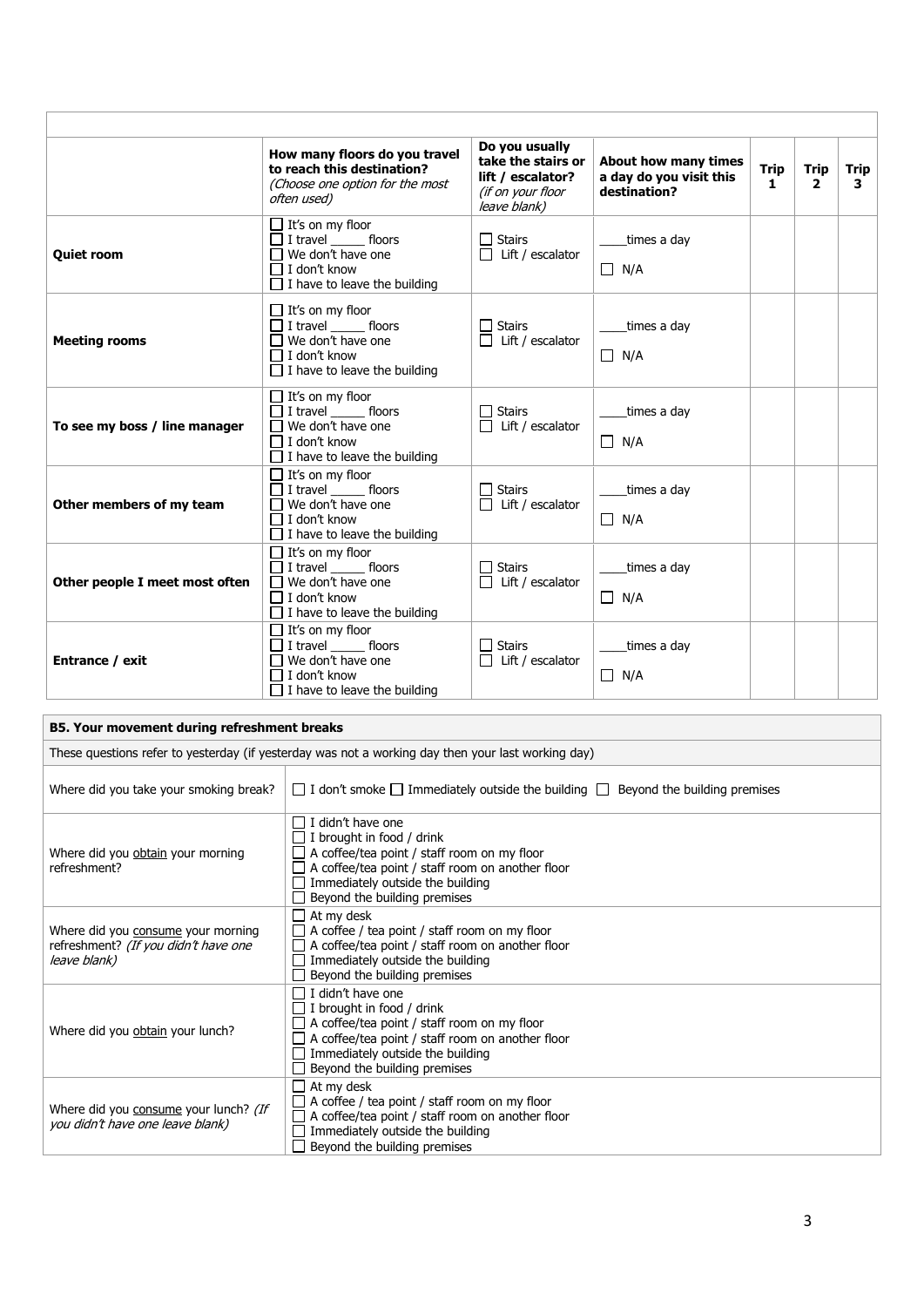| <b>Space for additional comments:</b>                                                                                            |                                                                                                                                                                                                                                     |       |                             |          |                   |  |  |  |  |
|----------------------------------------------------------------------------------------------------------------------------------|-------------------------------------------------------------------------------------------------------------------------------------------------------------------------------------------------------------------------------------|-------|-----------------------------|----------|-------------------|--|--|--|--|
| Where did you obtain your afternoon<br>refreshment?                                                                              | $\Box$ I didn't have one<br>$\Box$ I brought in food / drink<br>A coffee/tea point / staff room on my floor<br>A coffee/tea point / staff room on another floor<br>Immediately outside the building<br>Beyond the building premises |       |                             |          |                   |  |  |  |  |
| Where did you consume your afternoon<br>refreshment? (If you didn't have one<br>leave blank)                                     | $\Box$ At my desk<br>$\Box$ A coffee / tea point / staff room on my floor<br>A coffee/tea point / staff room on another floor<br>Immediately outside the building<br>Beyond the building premises                                   |       |                             |          |                   |  |  |  |  |
| SECTION C. Your thoughts about the workplace                                                                                     |                                                                                                                                                                                                                                     |       |                             |          |                   |  |  |  |  |
| C1. Thinking about movement at work (please tick one option per line)                                                            |                                                                                                                                                                                                                                     |       |                             |          |                   |  |  |  |  |
|                                                                                                                                  | Strongly agree                                                                                                                                                                                                                      | Agree | Neither agree /<br>disagree | Disagree | Strongly disagree |  |  |  |  |
| Being active in the workplace (e.g. walking to printers, for refreshment breaks, to coffee points) is:                           |                                                                                                                                                                                                                                     |       |                             |          |                   |  |  |  |  |
| Something I do automatically                                                                                                     |                                                                                                                                                                                                                                     |       |                             |          |                   |  |  |  |  |
| Something I do without consciously<br>having to remember                                                                         |                                                                                                                                                                                                                                     |       |                             |          |                   |  |  |  |  |
| Something I do without thinking                                                                                                  |                                                                                                                                                                                                                                     |       |                             |          |                   |  |  |  |  |
| Something I start doing before I realize<br>I'm doing it                                                                         |                                                                                                                                                                                                                                     |       |                             |          |                   |  |  |  |  |
| <b>Climbing stairs at work is:</b>                                                                                               |                                                                                                                                                                                                                                     |       |                             |          |                   |  |  |  |  |
| Something I do automatically                                                                                                     |                                                                                                                                                                                                                                     |       |                             |          |                   |  |  |  |  |
| Something I do without consciously<br>having to remember                                                                         |                                                                                                                                                                                                                                     |       |                             |          |                   |  |  |  |  |
| Something I do without thinking                                                                                                  |                                                                                                                                                                                                                                     |       |                             |          |                   |  |  |  |  |
| Something I start doing before I realise<br>I'm doing it                                                                         |                                                                                                                                                                                                                                     |       |                             |          |                   |  |  |  |  |
| C2. Your thoughts about your work. Remember no one at work will see your answers.                                                |                                                                                                                                                                                                                                     |       |                             |          |                   |  |  |  |  |
| This section is optional. Tick here if you'd rather not complete it so we know you haven't just missed it out by mistake. $\Box$ |                                                                                                                                                                                                                                     |       |                             |          |                   |  |  |  |  |
|                                                                                                                                  | Strongly agree                                                                                                                                                                                                                      | Agree | Neither agree /<br>disagree | Disagree | Strongly disagree |  |  |  |  |
| I have constant time pressure due to a<br>heavy work load                                                                        |                                                                                                                                                                                                                                     |       |                             |          |                   |  |  |  |  |
| I have many interruptions and<br>disturbances while performing my job                                                            |                                                                                                                                                                                                                                     |       |                             |          |                   |  |  |  |  |
| Over the past few years, my job has<br>become more and more demanding                                                            |                                                                                                                                                                                                                                     |       |                             |          |                   |  |  |  |  |
| I receive the respect I deserve from my<br>superior or a respective relevant person                                              |                                                                                                                                                                                                                                     |       |                             |          |                   |  |  |  |  |
| My job promotion prospects are poor                                                                                              |                                                                                                                                                                                                                                     |       |                             |          |                   |  |  |  |  |
| I have experienced or I expect to<br>experience an undesirable change in my<br>work situation                                    |                                                                                                                                                                                                                                     |       |                             |          |                   |  |  |  |  |
| My job security is poor                                                                                                          |                                                                                                                                                                                                                                     |       |                             |          |                   |  |  |  |  |
| Considering all my efforts and<br>achievements, I receive the respect and<br>prestige I deserve at work                          |                                                                                                                                                                                                                                     |       |                             |          |                   |  |  |  |  |
| Considering all my efforts and<br>achievements, my job promotion<br>prospects are adequate                                       |                                                                                                                                                                                                                                     |       |                             |          |                   |  |  |  |  |
| Considering all my efforts and<br>achievements, my salary/income is<br>adequate                                                  |                                                                                                                                                                                                                                     |       |                             |          |                   |  |  |  |  |
| I get easily overwhelmed by time                                                                                                 |                                                                                                                                                                                                                                     |       |                             |          |                   |  |  |  |  |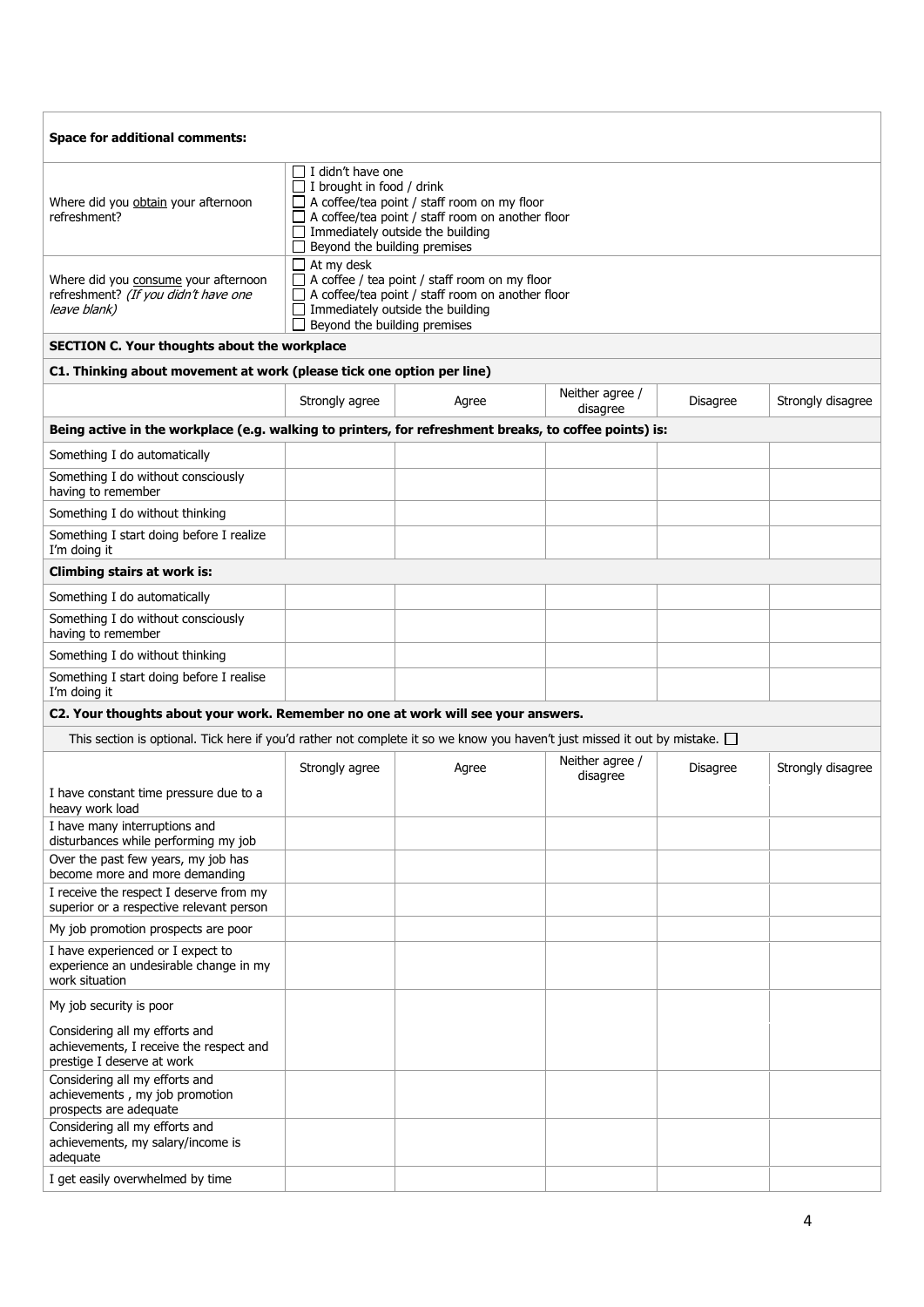| pressure at work                                                                                                                                                |                |  |                 |                             |                 |                   |  |  |  |  |
|-----------------------------------------------------------------------------------------------------------------------------------------------------------------|----------------|--|-----------------|-----------------------------|-----------------|-------------------|--|--|--|--|
|                                                                                                                                                                 |                |  |                 |                             |                 |                   |  |  |  |  |
|                                                                                                                                                                 | Strongly agree |  | Agree           | Neither agree /<br>disagree | <b>Disagree</b> | Strongly disagree |  |  |  |  |
| As soon as I get up in the morning I start<br>thinking about work problems                                                                                      |                |  |                 |                             |                 |                   |  |  |  |  |
| When I get home I can easily relax and<br>"switch off work"                                                                                                     |                |  |                 |                             |                 |                   |  |  |  |  |
| People close to me say I sacrifice too<br>much for my job                                                                                                       |                |  |                 |                             |                 |                   |  |  |  |  |
| Work rarely lets me go, it is still on my<br>mind when I go to bed                                                                                              |                |  |                 |                             |                 |                   |  |  |  |  |
| If I postpone something that I was<br>supposed to do today I'll have trouble<br>sleeping at night                                                               |                |  |                 |                             |                 |                   |  |  |  |  |
| C3. Where you work. We are interested in what you think about the place you work in. Remember, no one at work will see your<br>answers.                         |                |  |                 |                             |                 |                   |  |  |  |  |
|                                                                                                                                                                 | Strongly agree |  | Agree           | Neither agree /<br>disagree | Disagree        | Strongly disagree |  |  |  |  |
| My workplace is comfortable                                                                                                                                     |                |  |                 |                             |                 |                   |  |  |  |  |
| My workplace is safe from crime                                                                                                                                 |                |  |                 |                             |                 |                   |  |  |  |  |
| I have sufficient person privacy in my<br>work area                                                                                                             |                |  |                 |                             |                 |                   |  |  |  |  |
| My workplace helps me feel creative                                                                                                                             |                |  |                 |                             |                 |                   |  |  |  |  |
| My office design is aesthetically pleasing                                                                                                                      |                |  |                 |                             |                 |                   |  |  |  |  |
| It would be nice to have more office<br>plants                                                                                                                  |                |  |                 |                             |                 |                   |  |  |  |  |
| My work desk is close to food access<br>points                                                                                                                  |                |  |                 |                             |                 |                   |  |  |  |  |
| My work desk is close to coffee/tea<br>points                                                                                                                   |                |  |                 |                             |                 |                   |  |  |  |  |
| My work desk is close to the restroom                                                                                                                           |                |  |                 |                             |                 |                   |  |  |  |  |
| My work desk is close to the photocopier<br>I most often use                                                                                                    |                |  |                 |                             |                 |                   |  |  |  |  |
| My work desk is close to the printer I<br>most often use                                                                                                        |                |  |                 |                             |                 |                   |  |  |  |  |
| My work desk is close to the scanner I<br>most often use                                                                                                        |                |  |                 |                             |                 |                   |  |  |  |  |
| My work desk is close to the fax machine<br>I most often use                                                                                                    |                |  |                 |                             |                 |                   |  |  |  |  |
| My work desk is close to meeting rooms I<br>most often use                                                                                                      |                |  |                 |                             |                 |                   |  |  |  |  |
| My work desk is close to people I most<br>often meet                                                                                                            |                |  |                 |                             |                 |                   |  |  |  |  |
| I am discouraged from leaving my desk<br>for unscheduled breaks by the<br>management                                                                            |                |  |                 |                             |                 |                   |  |  |  |  |
| I often socialise with work colleagues<br>outside of the working day                                                                                            |                |  |                 |                             |                 |                   |  |  |  |  |
| If we had a workplace gym or sports club<br>I would use them frequently.<br>If you have one please answer 'I use my<br>workplace gym / sports club frequently', |                |  |                 |                             |                 |                   |  |  |  |  |
| C4. Thinking about your general health and wellbeing at work. Think about how you've being feeling over the past few weeks when                                 |                |  |                 |                             |                 |                   |  |  |  |  |
| answering.                                                                                                                                                      |                |  |                 |                             |                 |                   |  |  |  |  |
| This section is optional. Tick here if you'd rather not complete it so we know you haven't just missed it out by mistake. $\Box$                                |                |  |                 |                             |                 | Much more than    |  |  |  |  |
|                                                                                                                                                                 | Not at all     |  | Less than usual | Same as usual               | More than usual | usual             |  |  |  |  |
| Have you been able to concentrate on<br>what you are doing?                                                                                                     |                |  |                 |                             |                 |                   |  |  |  |  |
| Have you felt you play a useful part in                                                                                                                         |                |  |                 |                             |                 |                   |  |  |  |  |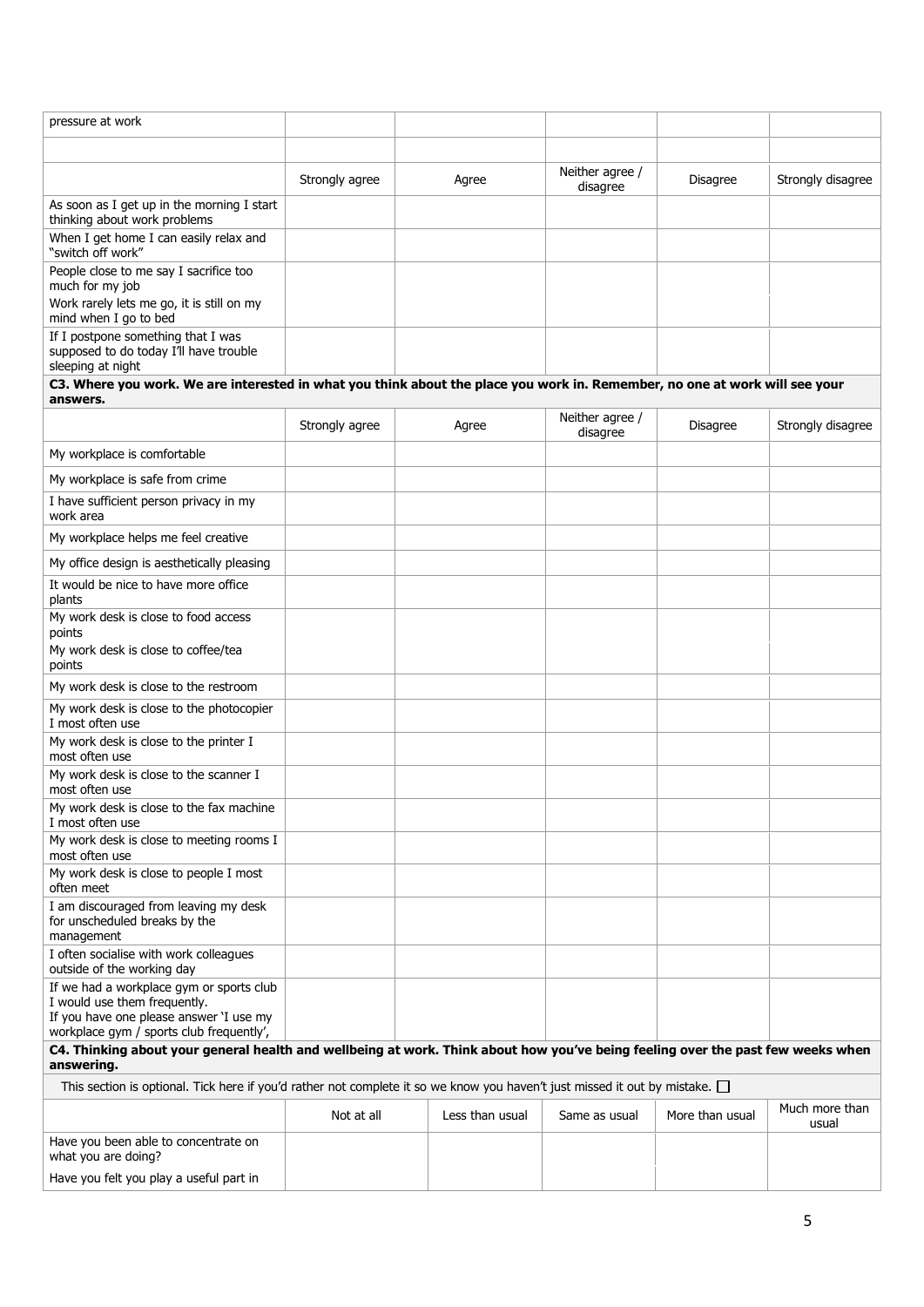| things?                                                                                                                                                                          |                 |                  |                             |                 |                         |
|----------------------------------------------------------------------------------------------------------------------------------------------------------------------------------|-----------------|------------------|-----------------------------|-----------------|-------------------------|
| Have you felt capable of making<br>decisions?                                                                                                                                    |                 |                  |                             |                 |                         |
|                                                                                                                                                                                  | Not at all      | Less than usual  | Same as usual               | More than usual | Much more than<br>usual |
| Have you been able to enjoy your normal<br>day-to-day activities?                                                                                                                |                 |                  |                             |                 |                         |
| Have you been able to face up to your<br>problems?                                                                                                                               |                 |                  |                             |                 |                         |
| All things considered have you been<br>feeling happy?                                                                                                                            |                 |                  |                             |                 |                         |
| Have you lost much sleep because of<br>worry?                                                                                                                                    |                 |                  |                             |                 |                         |
| Have you felt constantly under strain?                                                                                                                                           |                 |                  |                             |                 |                         |
| Have you felt you could not overcome<br>your difficulties?                                                                                                                       |                 |                  |                             |                 |                         |
| Have you been feeling unhappy or<br>depressed?                                                                                                                                   |                 |                  |                             |                 |                         |
| Have you been losing confidence in<br>yourself?                                                                                                                                  |                 |                  |                             |                 |                         |
| Have you been thinking of yourself as a<br>worthless person?                                                                                                                     |                 |                  |                             |                 |                         |
| C5. Thinking about your work productivity                                                                                                                                        |                 |                  |                             |                 |                         |
|                                                                                                                                                                                  | Strongly agree  | Agree            | Neither agree /<br>disagree | Disagree        | Strongly disagree       |
| If I was to get up from my desk every hour it would:                                                                                                                             |                 |                  |                             |                 |                         |
| Improve my productivity                                                                                                                                                          |                 |                  |                             |                 |                         |
| Reduce my productivity                                                                                                                                                           |                 |                  |                             |                 |                         |
| Interrupt my workflow                                                                                                                                                            |                 |                  |                             |                 |                         |
| Allow me to have useful exchanges with<br>colleagues                                                                                                                             |                 |                  |                             |                 |                         |
| Make me feel better                                                                                                                                                              |                 |                  |                             |                 |                         |
| Be seen as skiving                                                                                                                                                               |                 |                  |                             |                 |                         |
| Doing the following would aid my productivity:                                                                                                                                   |                 |                  |                             |                 |                         |
| Going outside at lunch time for a breath<br>of fresh air                                                                                                                         |                 |                  |                             |                 |                         |
| Using a gym in the morning or at lunch<br>time                                                                                                                                   |                 |                  |                             |                 |                         |
| Using the stairs instead of the lift<br>wherever I can                                                                                                                           |                 |                  |                             |                 |                         |
| I tend to have a routine that I usually do:                                                                                                                                      |                 |                  |                             |                 |                         |
| When I arrive at work                                                                                                                                                            |                 |                  |                             |                 |                         |
| During my morning break                                                                                                                                                          |                 |                  |                             |                 |                         |
| During my lunch break                                                                                                                                                            |                 |                  |                             |                 |                         |
| Before I leave work                                                                                                                                                              |                 |                  |                             |                 |                         |
| I often engage in unplanned interaction with colleagues because we see one another by chance which results in a discussion or<br>activity that was not prearranged when I am at: |                 |                  |                             |                 |                         |
|                                                                                                                                                                                  | All of the time | Most of the time | Sometimes                   | Never           | Not applicable          |
| My desk                                                                                                                                                                          |                 |                  |                             |                 |                         |
| Coffee / tea points                                                                                                                                                              |                 |                  |                             |                 |                         |
| The restrooms                                                                                                                                                                    |                 |                  |                             |                 |                         |
| The photocopier I most often use                                                                                                                                                 |                 |                  |                             |                 |                         |
| The printer I most often use                                                                                                                                                     |                 |                  |                             |                 |                         |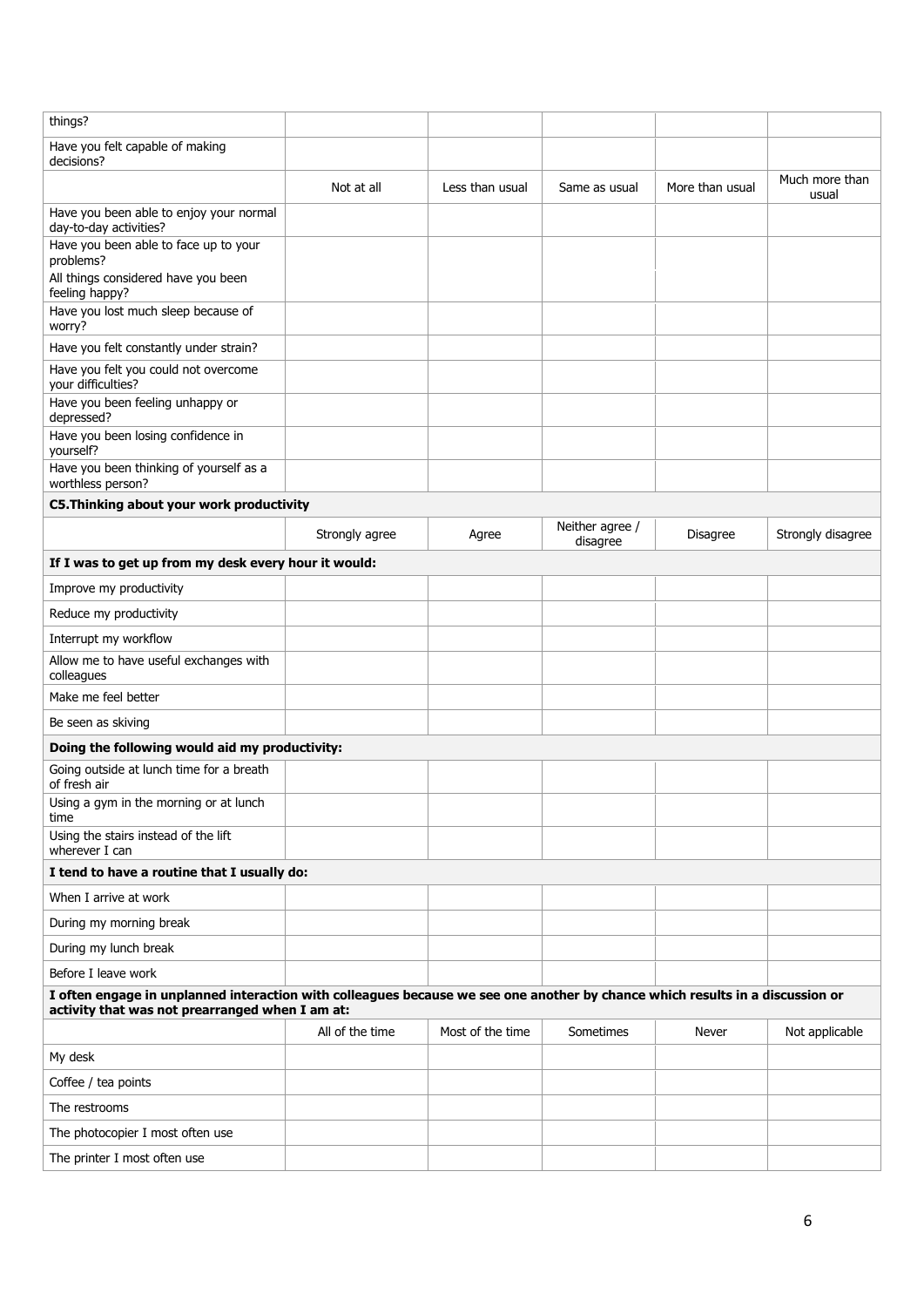| The scanner I most often use                                                                                                                                                                        |      |                                 |                                                                                       |                                                                               |                            |             |                                                                     |                                        |              |                            |      |  |  |  |
|-----------------------------------------------------------------------------------------------------------------------------------------------------------------------------------------------------|------|---------------------------------|---------------------------------------------------------------------------------------|-------------------------------------------------------------------------------|----------------------------|-------------|---------------------------------------------------------------------|----------------------------------------|--------------|----------------------------|------|--|--|--|
| The fax machine I most often use                                                                                                                                                                    |      |                                 |                                                                                       |                                                                               |                            |             |                                                                     |                                        |              |                            |      |  |  |  |
|                                                                                                                                                                                                     |      | All of the time                 |                                                                                       | Most of the time                                                              |                            |             | Sometimes                                                           | Never                                  |              | Not applicable             |      |  |  |  |
| The reception area I most often use                                                                                                                                                                 |      |                                 |                                                                                       |                                                                               |                            |             |                                                                     |                                        |              |                            |      |  |  |  |
| Section D. Your movement at home                                                                                                                                                                    |      |                                 |                                                                                       |                                                                               |                            |             |                                                                     |                                        |              |                            |      |  |  |  |
| Finally a few questions that relate to your movement outside of work                                                                                                                                |      |                                 |                                                                                       |                                                                               |                            |             |                                                                     |                                        |              |                            |      |  |  |  |
| Please record your morning wake time on weekdays (thinking<br>about the past 12 months)                                                                                                             |      |                                 |                                                                                       | I usually wake up around                                                      |                            |             |                                                                     |                                        |              |                            |      |  |  |  |
| Please record your evening bed time on weekdays (thinking<br>about the past 12 months)                                                                                                              |      |                                 |                                                                                       |                                                                               | I usually go to bed around |             |                                                                     |                                        |              |                            |      |  |  |  |
| Please record your morning wake time at weekends (thinking<br>about the past 12 months)                                                                                                             |      |                                 | I usually wake up around                                                              |                                                                               |                            |             |                                                                     |                                        |              |                            |      |  |  |  |
| Please record your evening bed time at weekends (thinking<br>about the past 12 months)                                                                                                              |      |                                 |                                                                                       | I usually go to bed around                                                    |                            |             |                                                                     |                                        |              |                            |      |  |  |  |
| Hours of TV / DVDs watching per weekday before 6pm                                                                                                                                                  |      |                                 | $\Box$ 0                                                                              | □ Less than 1 □ 1-2 □ 2-3 □ 3-4 □ 4+                                          |                            |             |                                                                     |                                        |              |                            |      |  |  |  |
| Hours of TV / DVDs watching per weekday after 6pm                                                                                                                                                   |      |                                 | $\Box$ 0                                                                              | $\Box$                                                                        |                            |             | Less than $1 \square 1$ -2 $\square$ 2-3 $\square$ 3-4 $\square$ 4+ |                                        |              |                            |      |  |  |  |
| Hours of TV / DVDs watching per weekend day before 6pm                                                                                                                                              |      |                                 | $\Box$ 0                                                                              | Less than $1 \square 1$ -2 $\square$ 2-3 $\square$ 3-4 $\square$ 4+<br>$\Box$ |                            |             |                                                                     |                                        |              |                            |      |  |  |  |
| Hours of TV / DVDs watching per weekend day before 6pm                                                                                                                                              |      |                                 | $\Box$ 0                                                                              | Less than $1 \Box 1$ -2 $\Box 2$ -3 $\Box 3$ -4 $\Box 4$ +<br>$\Box$          |                            |             |                                                                     |                                        |              |                            |      |  |  |  |
| Number of times per day that you climbed a flight of stairs on a week day                                                                                                                           |      |                                 |                                                                                       |                                                                               | times                      |             |                                                                     |                                        |              |                            |      |  |  |  |
| Number of times that you climbed a flight of stairs on a weekend day                                                                                                                                |      |                                 |                                                                                       |                                                                               | times                      |             |                                                                     |                                        |              |                            |      |  |  |  |
| Think of your usual mode of transport (not including work journeys):                                                                                                                                |      |                                 |                                                                                       |                                                                               |                            |             |                                                                     |                                        |              |                            |      |  |  |  |
| If I have to travel less than one mile my usual mode of<br>transport is (tick one)                                                                                                                  |      |                                 | $\Box$ Car / motorbike / van<br>$\Box$ Walk<br>$\Box$ Public transport $\Box$ Bicycle |                                                                               |                            |             |                                                                     |                                        |              |                            |      |  |  |  |
| If I have to travel 1-5 miles my usual mode of transport is<br>(tick one)                                                                                                                           |      |                                 | $\Box$ Car / motorbike / van<br>$\Box$ Walk<br>$\Box$ Public transport $\Box$ Bicycle |                                                                               |                            |             |                                                                     |                                        |              |                            |      |  |  |  |
| If I have to travel more than 5 miles my usual mode of                                                                                                                                              |      |                                 |                                                                                       | $\Box$ Car / motorbike / van                                                  |                            | $\Box$ Walk |                                                                     | $\Box$ Public transport $\Box$ Bicycle |              |                            |      |  |  |  |
| transport is (tick one)                                                                                                                                                                             |      |                                 |                                                                                       |                                                                               |                            |             |                                                                     |                                        |              |                            |      |  |  |  |
| Your recreation activities outside of work                                                                                                                                                          |      |                                 |                                                                                       |                                                                               |                            |             |                                                                     |                                        |              |                            |      |  |  |  |
|                                                                                                                                                                                                     |      |                                 |                                                                                       |                                                                               |                            |             |                                                                     |                                        |              |                            |      |  |  |  |
| Please tick how often you performed each leisure time activity over the last 12 months. If you performed the activity, please give<br>an estimate of how many minutes one episode / session lasted. |      |                                 |                                                                                       |                                                                               |                            |             |                                                                     |                                        |              |                            |      |  |  |  |
| <b>Activity</b>                                                                                                                                                                                     |      |                                 |                                                                                       | Number of times you did the activity                                          |                            |             |                                                                     |                                        |              | <b>Time per</b><br>episode |      |  |  |  |
|                                                                                                                                                                                                     | None | Less<br>than<br>once a<br>month | Once a<br>month                                                                       | $2$ to $3$<br>times a<br>month                                                | Once a<br>week             |             | $2$ to $3$<br>times a<br>week                                       | 4 to 6<br>times a<br>week              | Every<br>day | Hours                      | Mins |  |  |  |
| Preparing meals / doing dishes                                                                                                                                                                      |      |                                 |                                                                                       |                                                                               |                            |             |                                                                     |                                        |              |                            |      |  |  |  |
| Shopping for food / groceries                                                                                                                                                                       |      |                                 |                                                                                       |                                                                               |                            |             |                                                                     |                                        |              |                            |      |  |  |  |
| Cleaning the house<br>Laundry and ironing                                                                                                                                                           |      |                                 |                                                                                       |                                                                               |                            |             |                                                                     |                                        |              |                            |      |  |  |  |
| Caring for children                                                                                                                                                                                 |      |                                 |                                                                                       |                                                                               |                            |             |                                                                     |                                        |              |                            |      |  |  |  |
| Caring for others (e.g. elderly)                                                                                                                                                                    |      |                                 |                                                                                       |                                                                               |                            |             |                                                                     |                                        |              |                            |      |  |  |  |
| Shopping for other items                                                                                                                                                                            |      |                                 |                                                                                       |                                                                               |                            |             |                                                                     |                                        |              |                            |      |  |  |  |
| Swimming competitive                                                                                                                                                                                |      |                                 |                                                                                       |                                                                               |                            |             |                                                                     |                                        |              |                            |      |  |  |  |
| Swimming - leisurely                                                                                                                                                                                |      |                                 |                                                                                       |                                                                               |                            |             |                                                                     |                                        |              |                            |      |  |  |  |
| Climbing<br>Walking for pleasure                                                                                                                                                                    |      |                                 |                                                                                       |                                                                               |                            |             |                                                                     |                                        |              |                            |      |  |  |  |
| Rough terrain cycling                                                                                                                                                                               |      |                                 |                                                                                       |                                                                               |                            |             |                                                                     |                                        |              |                            |      |  |  |  |
| Mowing lawn in summer                                                                                                                                                                               |      |                                 |                                                                                       |                                                                               |                            |             |                                                                     |                                        |              |                            |      |  |  |  |
| Watering garden in summer                                                                                                                                                                           |      |                                 |                                                                                       |                                                                               |                            |             |                                                                     |                                        |              |                            |      |  |  |  |
| Digging, shoveling                                                                                                                                                                                  |      |                                 |                                                                                       |                                                                               |                            |             |                                                                     |                                        |              |                            |      |  |  |  |
| Weeding or pruning                                                                                                                                                                                  |      |                                 |                                                                                       |                                                                               |                            |             |                                                                     |                                        |              |                            |      |  |  |  |
| <b>DIY</b>                                                                                                                                                                                          |      |                                 |                                                                                       |                                                                               |                            |             |                                                                     |                                        |              |                            |      |  |  |  |
| High impact aerobics                                                                                                                                                                                |      |                                 |                                                                                       |                                                                               |                            |             |                                                                     |                                        |              |                            |      |  |  |  |
| Other types of aerobics<br>Exercises with weight                                                                                                                                                    |      |                                 |                                                                                       |                                                                               |                            |             |                                                                     |                                        |              |                            |      |  |  |  |